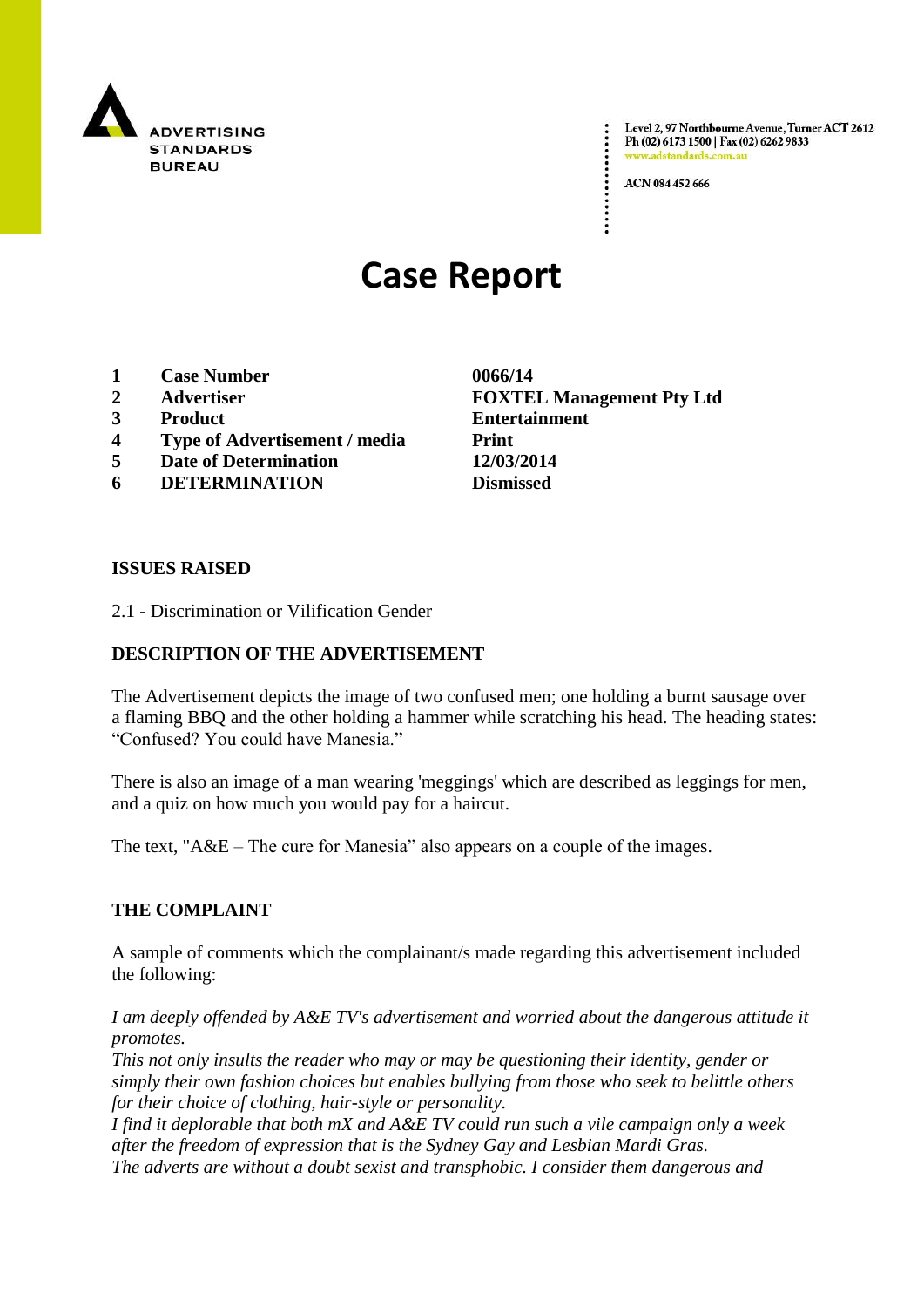*enabling violence and discrimination in our community. The text of this advertisement is blatantly sexist and I find it highly offensive.*

## **THE ADVERTISER'S RESPONSE**

Comments which the advertiser made in response to the complainant/s regarding this advertisement include the following:

*The complaint relates to an advertisement that forms part of the A&E multi-media campaign titled "Manesia" (the "Advertisement"). A&E is a channel on the Foxtel platform which is owned and operated by Foxtel.*

*Foxtel understands that the complainant"s reason for concern is that the Advertisement is sexist and breaches section 2.1 of the AANA Code of Ethics (the "Code"), which provides: Advertising or Marketing Communications shall not portray people or depict material in a way which discriminates against or vilifies a person or section of the community on account of race, ethnicity, nationality, gender, age, sexual preference, religion, disability, mental illness or political belief.*

*A&E is a male-focused, factual-entertainment channel on Foxtel with a target audience of males between 25 to 49 years of age. The objective of the Advertisement is to promote A&E as the channel that cures "Manesia". "Manesia" is a play on the words "man" and "amnesia" and is a fictional condition where a "male has forgotten how to be a man". The Advertisement focuses on common male stereotypes in a humorous way by depicting two scenarios where men are seen to be suffering from "Manesia".*

*The Advertisement purports to suggest that the dominance of female skewed television content has led to the "catastrophic epidemic" where Australian men are forgetting how to partake in "masculine" activities. Audiences are also encouraged to take an amusing "Manesia" test that is available on the A&E Facebook page. The "Manesia" diagnostic test measures the extent to which "dancing, singing, baking, rose ceremonies, snuggies and selfies" has exposed male participants to "Manesia".*

*The purpose of the "Manesia" campaign is to highlight the point of difference with the content on the A&E channel, that is distinctly aimed at a male audience. The programming on A&E touches on male occupational themes such as truck driving, tree logging and hog hunting. The campaign suggests that the programming on A&E assists men to overcome "Manesia" by reminding them how to do "real things in the real world." We believe the satirical and humorous nature of the Advertisement is evident to the audience and, while it does play on common stereotypes, it does not discriminate against or vilify males on the basis of their gender.*

*Foxtel takes the concerns of its subscribers and its commitment to the community very seriously. The Advertisement was intended to be light-hearted and humorous; it was never intended to cause offence to its male audience. Accordingly, for the reasons set out above, Foxtel submits that the Advertisement has not breached section 2.1 of the Code.*

## **THE DETERMINATION**

The Advertising Standards Board ("Board") considered whether this advertisement breaches